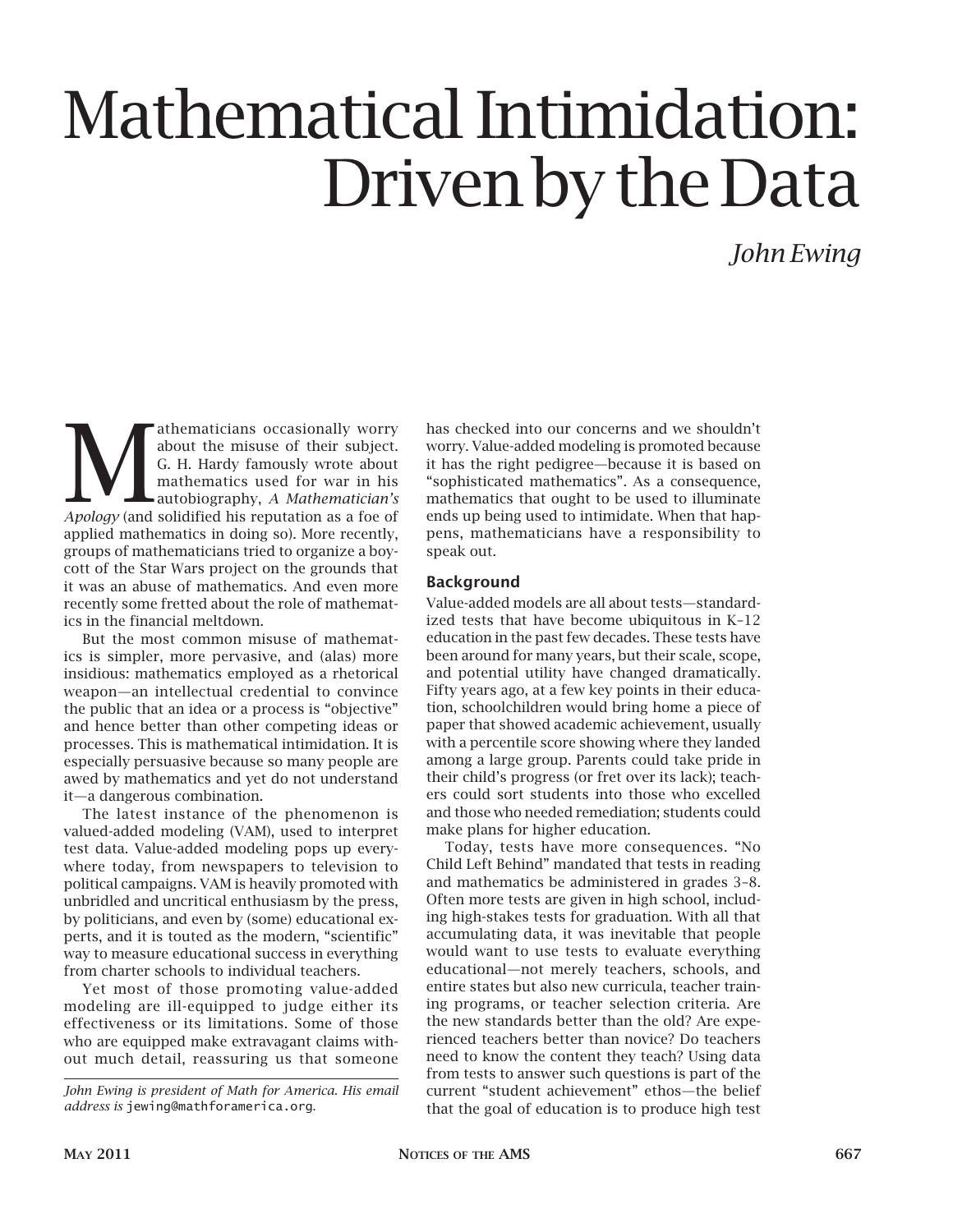scores. But it is also part of a broader trend in modern society to place a higher value on numerical (objective) measurements than verbal (subjective) evidence. But using tests to evaluate teachers, schools, or programs has many problems. (For a readable and comprehensive account, see [Koretz 2008].) Here are four of the most important problems, taken from a much longer list.

- 1. **Influences.** Test scores are affected by many factors, including the incoming levels of achievement, the influence of previous teachers, the attitudes of peers, and parental support. One cannot immediately separate the influence of a particular teacher or program among all those variables.
- 2. **Polls.** Like polls, tests are only samples. They cover only a small selection of material from a larger domain. A student's score is meant to represent how much has been learned on all material, but tests (like polls) can be misleading.
- 3. **Intangibles.** Tests (especially multiple-choice tests) measure the learning of facts and procedures rather than the many other goals of teaching. Attitude, engagement, and the ability to learn further on one's own are difficult to measure with tests. In some cases, these "intangible" goals may be more important than those measured by tests. (The father of modern standardized testing, E. F. Lindquist, wrote eloquently about this [Lindquist 1951]; a synopsis of his comments can be found in [Koretz 2008, 37].)
- 4. **Inflation.** Test scores can be increased without increasing student learning. This assertion has been convincingly demonstrated, but it is widely ignored by many in the education establishment [Koretz 2008, chap. 10]. In fact, the assertion should not be surprising. Every teacher knows that providing strategies for test-taking can improve student performance and that narrowing the curriculum to conform precisely to the test ("teaching to the test") can have an even greater effect. The evidence shows that these effects can be substantial: One can dramatically increase test scores while at the same time actually *decreasing* student learning. "Test scores" are not the same as "student achievement".

This last problem plays a larger role as the stakes increase. This is often referred to as Campbell's Law: "The more any quantitative social indicator is used for social decision-making, the more subject it will be to corruption pressures and the more apt it will be to distort and corrupt the social processes it is intended to measure" [Campbell 1976]. In its simplest form, this can mean that high-stakes tests are likely to induce some people (students, teachers, or administrators) to cheat…and they do [Gabriel 2010]. But the more common consequence of Campbell's Law is a distortion of the education experience, ignoring

things that are not tested (for example, student engagement and attitude) and concentrating on precisely those things that are.

# **Value-Added Models**

In the past two decades, a group of statisticians has focused on addressing the first of these four problems. This was natural. Mathematicians routinely create models for complicated systems that are similar to a large collection of students and teachers with many factors affecting individual outcomes over time.

Here's a typical, although simplified, example, called the "split-plot design". You want to test fertilizer on a number of different varieties of some crop. You have many plots, each divided into subplots. After assigning particular varieties to each subplot and randomly assigning levels of fertilizer to each whole plot, you can then sit back and watch how the plants grow as you apply the fertilizer. The task is to determine the effect of the fertilizer on growth, distinguishing it from the effects from the different varieties. Statisticians have developed standard mathematical tools (mixed models) to do this.

Does this situation sound familiar? Varieties, plots, fertilizer…students, classrooms, teachers? Dozens of similar situations arise in many areas, from agriculture to MRI analysis, always with the same basic ingredients—a mixture of fixed and random effects—and it is therefore not surprising that statisticians suggested using mixed models to analyze test data and determine "teacher effects".

This is often explained to the public by analogy. One cannot accurately measure the quality of a teacher merely by looking at the scores on a single test at the end of a school year. If one teacher starts with all poorly prepared students, while another starts with all excellent, we would be misled by scores from a single test given to each class. To account for such differences, we might use two tests, comparing scores from the end of one year to the next. The focus is on how much the scores increase rather than the scores themselves. That's the basic idea behind "value-added".

But value-added models (VAMs) are much more than merely comparing successive test scores. Given many scores (say, grades 3–8) for many students with many teachers at many schools, one creates a mixed model for this complicated situation. The model is supposed to take into account all the factors that might influence test results past history of the student, socioeconomic status, and so forth. The aim is to predict, based on all these past factors, the growth in test scores for students taught by a particular teacher. The *actual* change represents this more sophisticated "valueadded"—good when it's larger than expected; bad when it's smaller.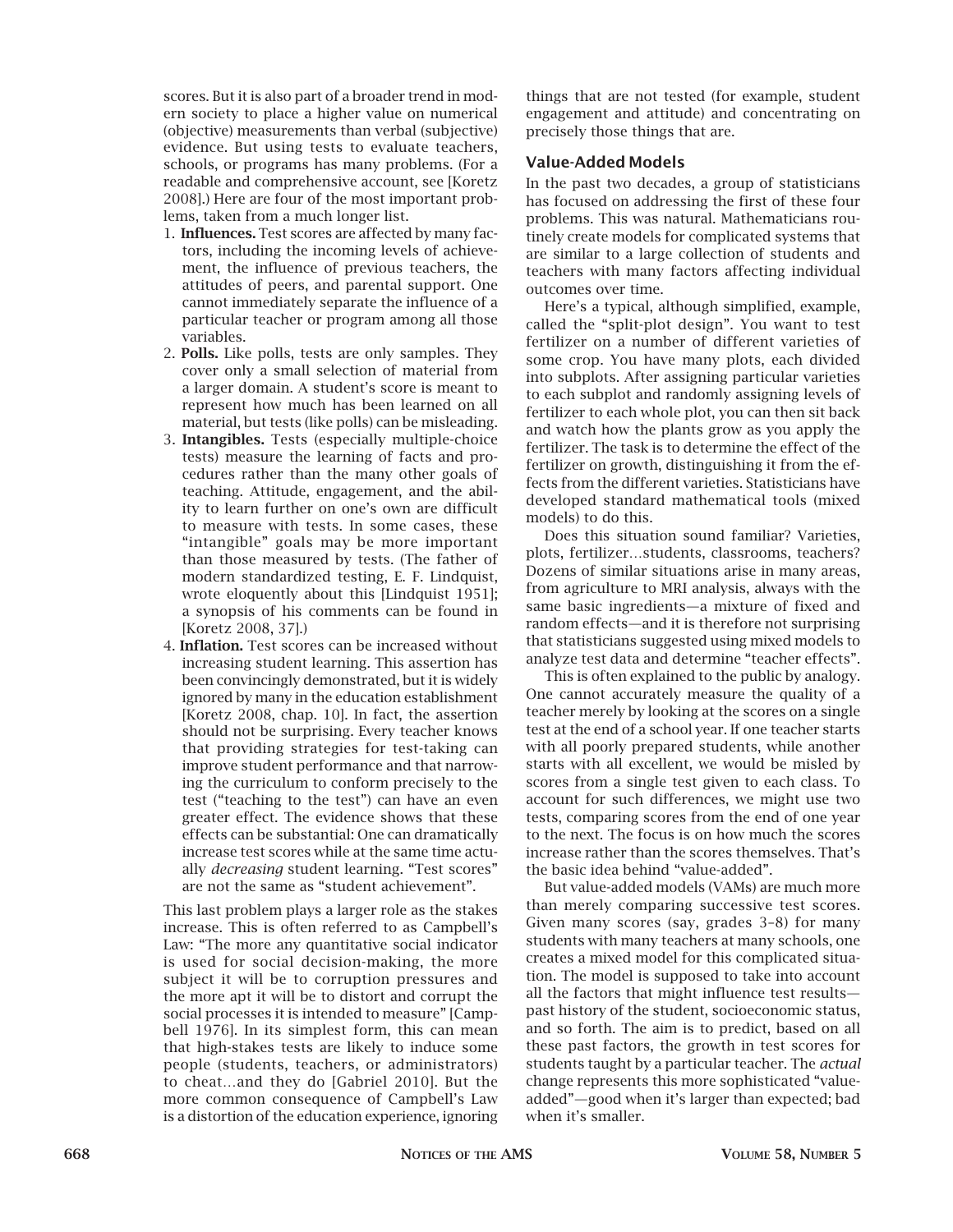The best-known VAM, devised by William Sanders, is a mixed model (actually, several models), which is based on Henderson's mixed-model equations, although mixed models originate much earlier [Sanders 1997]. One calculates (a huge computational effort!) the best linear unbiased predictors for the effects of teachers on scores. The precise details are unimportant here, but the process is similar to all mathematical modeling, with underlying assumptions and a number of choices in the model's construction.

#### **History**

When value-added models were first conceived, even their most ardent supporters cautioned about their use [Sanders 1995, abstract]. They were a new tool that allowed us to make sense of mountains of data, using mathematics in the same way it was used to understand the growth of crops or the effects of a drug. But that tool was based on a statistical model, and inferences about individual teachers might not be valid, either because of faulty assumptions or because of normal (and expected) variation.

Such cautions were qualified, however, and one can see the roots of the modern embrace of VAMs in two juxtaposed quotes from William Sanders, the father of the value-added movement, which appeared in an article in *Teacher Magazine* in the year 2000. The article's author reiterates the familiar cautions about VAMs, yet in the next paragraph seems to forget them:

> Sanders has always said that scores for individual teachers should not be released publicly. "That would be totally inappropriate," he says. "This is about trying to improve our schools, not embarrassing teachers. If their scores were made available, it would create chaos because most parents would be trying to get their kids into the same classroom."

> Still, Sanders says, it's critical that ineffective teachers be identified. "The evidence is overwhelming," he says, "that if any child catches two very weak teachers in a row, unless there is a major intervention, that kid never recovers from it. And that's something that as a society we can't ignore" [Hill 2000].

Over the past decade, such cautions about VAM slowly evaporated, especially in the popular press. A 2004 article in *The School Administrator* complains that there have not been ways to evaluate teachers in the past but excitedly touts valueadded as a solution:

Fortunately, significant help is available in the form of a relatively new tool known as value-added assessment. Because value-added isolates the impact of instruction on student learning, it provides detailed information at the classroom level. Its rich diagnostic data can be used to improve teaching and student learning. It can be the basis for a needed improvement in the calculation of adequate yearly progress. In time, once teachers and administrators grow comfortable with its fairness, value-added also may serve as the foundation for an accountability system at the level of individual educators [Hershberg 2004, 1].

And newspapers such as *The Los Angeles Times*  get their hands on seven years of test scores for students in the L.A. schools and then publish a series of exposés about teachers, based on a valueadded analysis of test data, which was performed under contract [Felch 2010]. The article explains its methodology:

> The *Times* used a statistical approach known as value-added analysis, which rates teachers based on their students' progress on standardized tests from year to year. Each student's performance is compared with his or her own in past years, which largely controls for outside influences often blamed for academic failure: poverty, prior learning and other factors.

> Though controversial among teachers and others, the method has been increasingly embraced by education leaders and policymakers across the country, including the Obama administration.

It goes on to draw many conclusions, including:

Many of the factors commonly assumed to be important to teachers' effectiveness were not. Although teachers are paid more for experience, education and training, none of this had much bearing on whether they improved their students' performance.

The writer adds the now-common dismissal of any concerns:

> No one suggests using value-added analysis as the sole measure of a teacher. Many experts recommend that it count for half or less of a teacher's overall evaluation.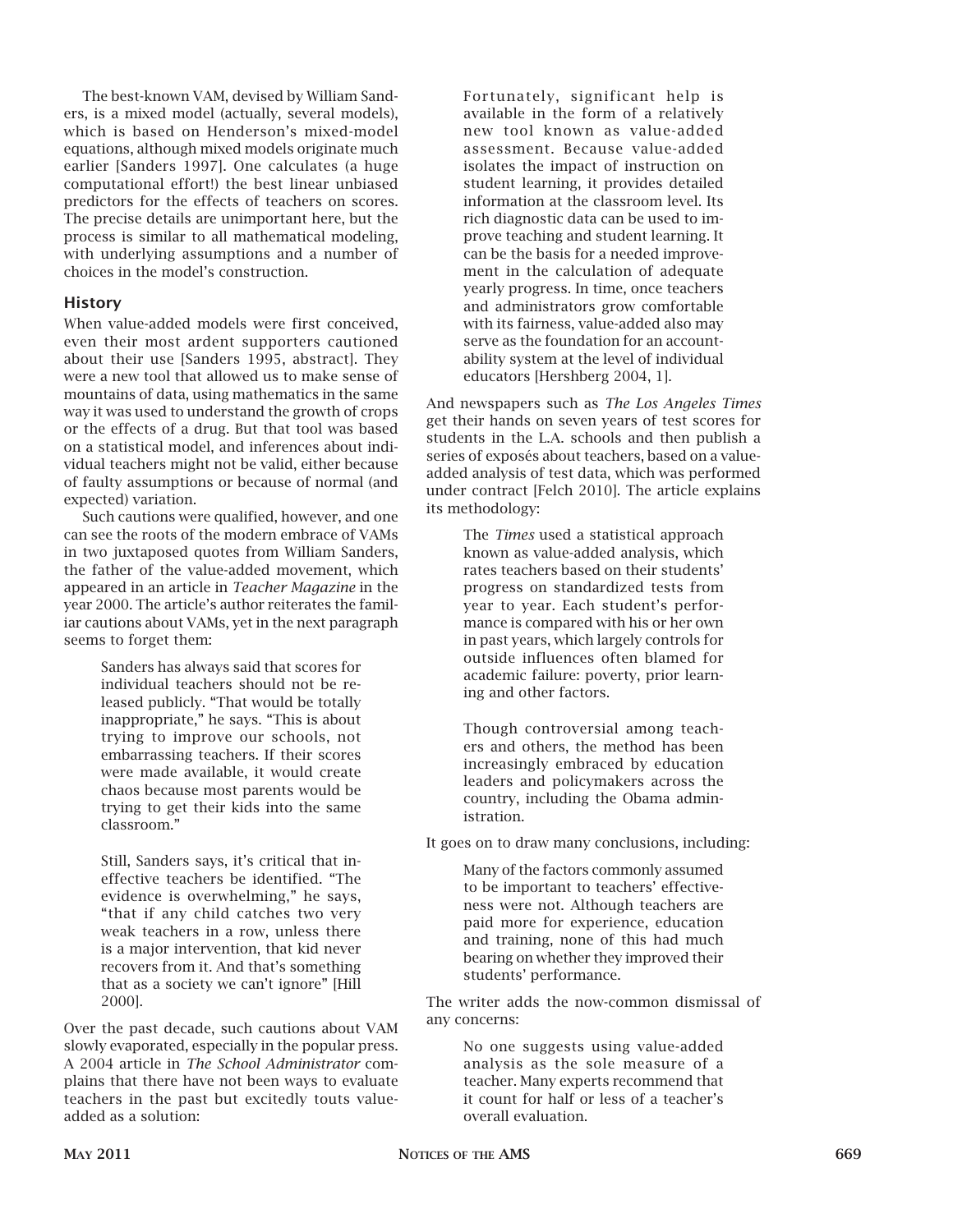Nevertheless, value-added analysis offers the closest thing available to an objective assessment of teachers. And it might help in resolving the greater mystery of what makes for effective teaching, and whether such skills can be taught.

The article goes on to do exactly what it says "no one suggests"—it measures teachers solely on the basis of their value-added scores.

# **What Might Be Wrong with VAM?**

As the popular press promoted value-added models with ever-increasing zeal, there was a parallel, much less visible scholarly conversation about the limitations of value-added models. In 2003 a book with the title *Evaluating Value-Added Models for Teacher Accountability* laid out some of the problems and concluded:

> The research base is currently insufficient to support the use of VAM for high-stakes decisions. We have identified numerous possible sources of error in teacher effects and any attempt to use VAM estimates for high-stakes decisions must be informed by an understanding of these potential errors [McCaffrey 2003, xx].

In the next few years, a number of scholarly papers and reports raising concerns were published, including papers with such titles as "The Promise and Peril of Using Valued-Added Modeling to Measure Teacher Effectiveness" [RAND, 2004], "Re-Examining the Role of Teacher Quality in the Educational Production Function" [Koedel 2007], and "Methodological Concerns about the Education Value-Added Assessment System" [Amrein-Beardsley 2008].

What were the concerns in these papers? Here is a sample that hints at the complexity of issues.

> • In the real world of schools, data is frequently missing or corrupt. What if students are missing past test data? What if past data was recorded incorrectly (not rare in schools)? What if students transferred into the school from outside the system? • The modern classroom is more variable than people imagine. What if students are team-taught? How do you apportion credit or blame among various teachers? Do teachers in one class (say mathematics) affect the learning in another (say science)? • Every mathematical model in sociology has to make rules, and they sometimes seem arbitrary. For example, what if students move into a class

during the year? (Rule: Include them if they are in class for 150 or more days.) What if we only have a couple years of test data, or possibly more than five years? (Rule: The range three to five years is fixed for all models.) What's the rationale for these kinds of rules? • Class sizes differ in modern schools, and the nature of the model means there will be more variability for small classes. (Think of a class of one student.) Adjusting for this will necessarily drive teacher effects for small classes toward the mean. How does one adjust sensibly? • While the basic idea underlying value-added models is the same, there are in fact many models. Do different models applied to the same data sets produce the same results? Are value-added models "robust"? •Since models are applied to longitudinal data sequentially, it is essential to ask whether the results are consistent year to year. Are the computed teacher effects comparable over successive years for individual teachers? Are value-added models "consistent"?

These last two points were raised in a research paper [Lockwood 2007] and a recent policy brief from the Economic Policy Institute, "Problems with the Use of Student Test Scores to Evaluate Teachers", which summarizes many of the open questions about VAM.

> For a variety of reasons, analyses of VAM results have led researchers to doubt whether the methodology can accurately identify more and less effective teachers. VAM estimates have proven to be unstable across statistical models, years, and classes that teachers teach. One study found that across five large urban districts, among teachers who were ranked in the top 20% of effectiveness in the first year, fewer than a third were in that top group the next year, and another third moved all the way down to the bottom 40%. Another found that teachers' effectiveness ratings in one year could only predict from 4% to 16% of the variation in such ratings in the following year. Thus, a teacher who appears to be very ineffective in one year might have a dramatically different result the following year. The same dramatic fluctuations were found for teachers ranked at the bottom in the first year of analysis. This runs counter to most people's notions that the true quality of a teacher is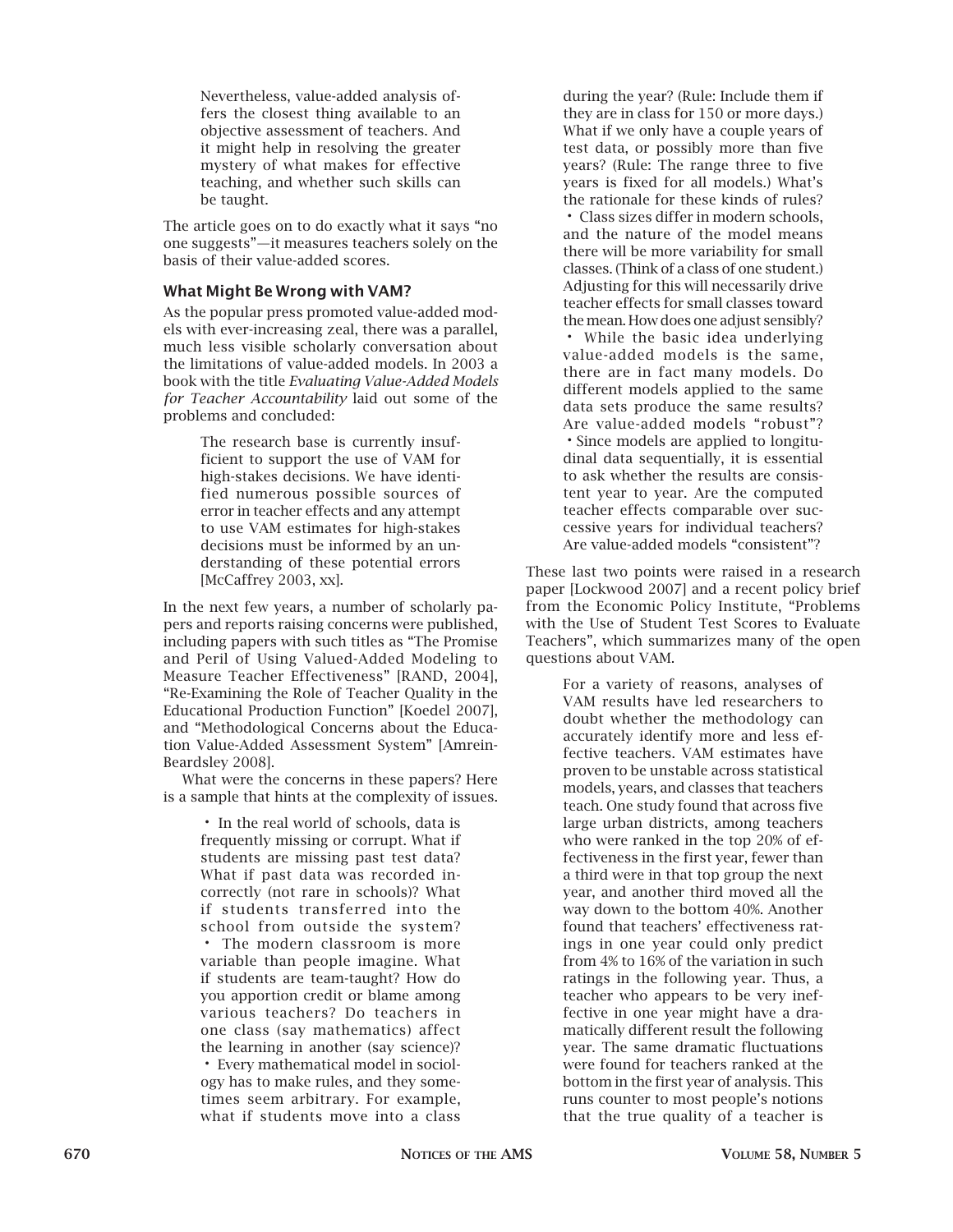likely to change very little over time and raises questions about whether what is measured is largely a "teacher effect" or the effect of a wide variety of other factors [Baker 2010, 1].

In addition to checking robustness and stability of a mathematical model, one needs to check validity. Are those teachers identified as superior (or inferior) by value-added models actually superior (or inferior)? This is perhaps the shakiest part of VAM. There has been surprisingly little effort to compare valued-added rankings to other measures of teacher quality, and to the extent that informal comparisons are made (as in the *LA Times* article), they sometimes don't agree with common sense.

None of this means that value-added models are worthless—they are not. But like all mathematical models, they need to be used with care and a full understanding of their limitations.

#### **How Is VAM Used?**

Many studies by reputable scholarly groups call for caution in using VAMs for high-stakes decisions about teachers.

> **A RAND research report:** The estimates from VAM modeling of achievement will often be too imprecise to support some of the desired inferences [McCaffrey 2004, 96].

**A policy paper from the Educational Testing Service's Policy Information Center:** VAM results should not serve as the sole or principal basis for making consequential decisions about teachers. There are many pitfalls to making causal attributions of teacher effectiveness on the basis of the kinds of data available from typical school districts. We still lack sufficient understanding of how seriously the different technical problems threaten the validity of such interpretations [Braun 2005, 17].

**A report from a workshop of the National Academy of Education:** Valueadded methods involve complex statistical models applied to test data of varying quality. Accordingly, there are many technical challenges to ascertaining the degree to which the output of these models provides the desired estimates [Braun 2010].

And yet here is the *LA Times*, publishing valueadded scores for individual teachers by name and bragging that even teachers who were considered first-rate turn out to be "at the bottom". In an episode reminiscent of the Cultural Revolution, the *LA Times* reporters confront a teacher who "was surprised and disappointed by her [valueadded] results, adding that her students did well on periodic assessments and that parents seemed well-satisfied" [Felch 2010]. The teacher is made to think about why she did poorly and eventually, with the reporter's help, she understands that she fails to challenge her students sufficiently. In spite of parents describing her as "amazing" and the principal calling her one of the "most effective" teachers in the school, she will have to change. She recants: "If my student test scores show I'm an ineffective teacher, I'd like to know what contributes to it. What do I need to do to bring my average up?"

Making policy decisions on the basis of valueadded models has the potential to do even more harm than browbeating teachers. If we decide whether alternative certification is better than regular certification, whether nationally board certified teachers are better than randomly selected ones, whether small schools are better than large, or whether a new curriculum is better than an old by using a flawed measure of success, we almost surely will end up making bad decisions that affect education for decades to come.

This is insidious because, while people debate the use of value-added scores to judge teachers, almost no one questions the use of test scores and value-added models to judge policy. Even people who point out the limitations of VAM appear to be willing to use "student achievement" in the form of value-added scores to make such judgments. People recognize that tests are an imperfect measure of educational success, but when sophisticated mathematics is applied, they believe the imperfections go away by some mathematical magic. But this is not magic. What really happens is that the mathematics is used to disguise the problems and intimidate people into ignoring them—a modern, mathematical version of the Emperor's New Clothes.

#### **What Should Mathematicians Do?**

The concerns raised about value-added models ought to give everyone pause, and ordinarily they would lead to a thoughtful conversation about the *proper* use of VAM. Unfortunately, VAM proponents and politicians have framed the discussion as a battle between teacher unions and the public. Shouldn't teachers be accountable? Shouldn't we rid ourselves of those who are incompetent? Shouldn't we put our students first and stop worrying about teacher sensibilities? And most importantly, shouldn't we be driven by the data?

This line of reasoning is illustrated by a recent fatuous report from the Brookings Institute, "Evaluating Teachers: The Important Role of Value-Added" [Glazerman 2010], which dismisses the many cautions found in all the papers mentioned above, not by refuting them but by asserting their unimportance. The authors of the Brookings paper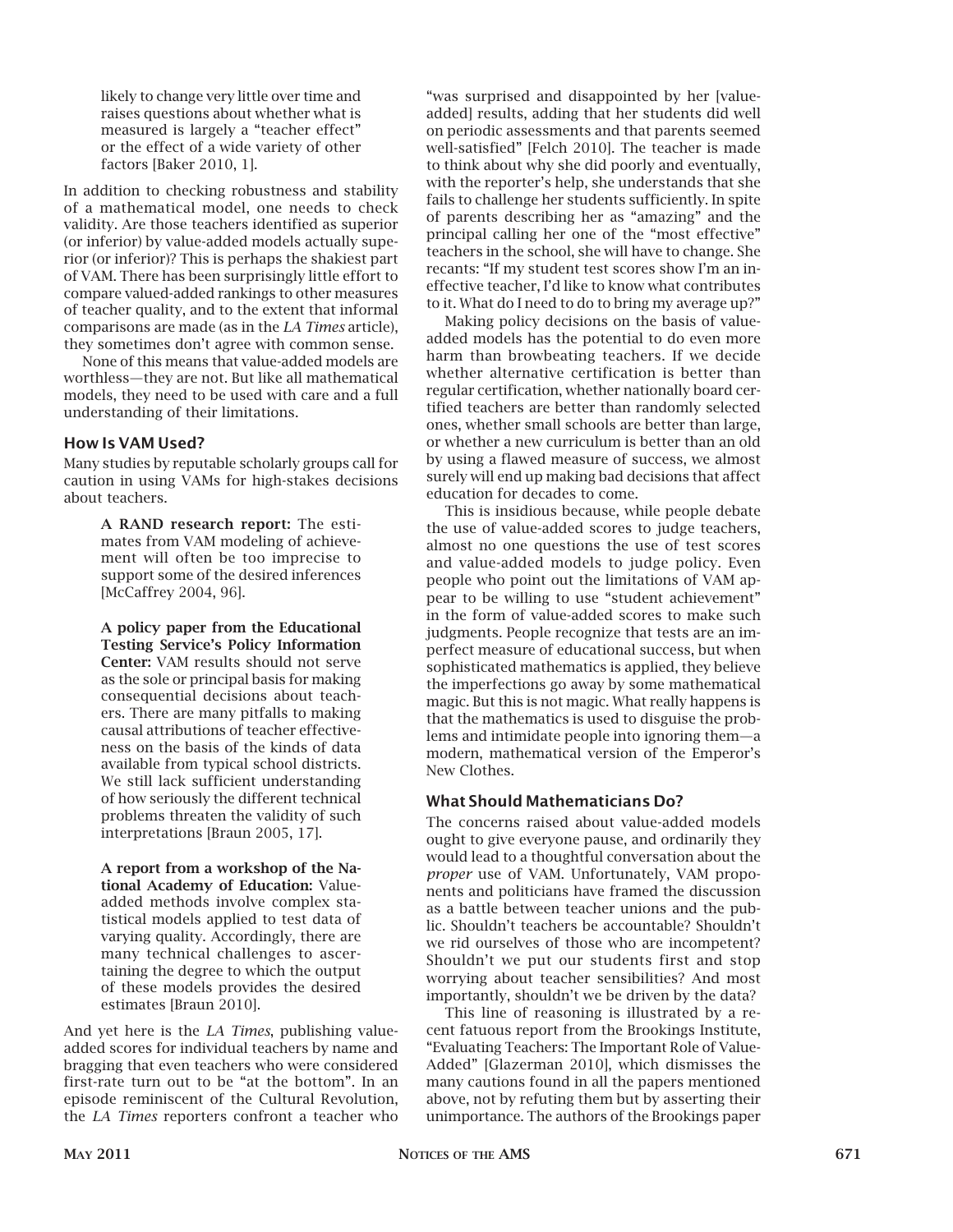agree that value-added scores of teachers are unstable (that is, not highly correlated year to year) but go on to assert:

> The use of imprecise measures to make high-stakes decisions that place societal or institutional interests above those of individuals is widespread and accepted in fields outside of teaching [Glazerman 2010, 7].

To illustrate this point, they use examples such as the correlation of SAT scores with college success or the year-by-year correlation of leaders in real estate sales. They conclude that "a performance measure needs to be good, not perfect". (And as usual, on page 11 they caution not to use valueadded measures alone when making decisions, while on page 9 they advocate doing precisely that.)

Why must we use value-added even with its imperfections? Aside from making the unsupported claim (in the very last sentence) that "it predicts more about what students will learn…than any other source of information", the only apparent reason for its superiority is that value-added is based on data. Here is mathematical intimidation in its purest form—in this case, in the hands of economists, sociologists, and education policy experts.

Of course we should hold teachers accountable, but this does not mean we have to pretend that mathematical models can do something they cannot. Of course we should rid our schools of incompetent teachers, but value-added models are an exceedingly blunt tool for this purpose. In any case, we ought to expect more from our teachers than what value-added attempts to measure.

A number of people and organizations are seeking better ways to evaluate teacher performance in new ways that focus on measuring much more than test scores. (See, for example, the Measures of Effective Teaching project run by the Gates Foundation.) Shouldn't we try to measure longterm student achievement, not merely short-term gains? Shouldn't we focus on how well students are prepared to learn in the future, not merely what they learned in the past year? Shouldn't we try to distinguish teachers who inspire their students, not merely the ones who are competent? When we accept value-added as an "imperfect" substitute for all these things because it is conveniently at hand, we are not raising our expectations of teachers, we are lowering them.

And if we drive away the best teachers by using a flawed process, are we really putting our students first?

Whether naïfs or experts, mathematicians need to confront people who misuse their subject to intimidate others into accepting conclusions simply because they are based on some mathematics. Unlike many policy makers, mathematicians are not

bamboozled by the theory behind VAM, and they need to speak out forcefully. Mathematical models have limitations. They do not by themselves convey authority for their conclusions. They are tools, not magic. And using the mathematics to intimidate to preempt debate about the goals of education and measures of success—is harmful not only to education but to mathematics itself.

## **References**

- Audrey Amrein-Beardsley, Methodological concerns about the education value-added assessment system, *Educational Researcher* **37** (2008), 65–75. [http://](http://dx.doi.org/10.3102/0013189X08316420) [dx.doi.org/10.3102/0013189X08316420](http://dx.doi.org/10.3102/0013189X08316420)
- Eva L. Baker, Paul E. Barton, Linda Darling-Hammond, Edward Haertel, Hellen F. Ladd, Robert L. Linn, Diane Ravitch, Richard Rothstein, Richard J. Shavelson, and Lorrie A. Shepard, *Problems with the Use of Student Test Scores to Evaluate Teachers*, Economic Policy Institute Briefing Paper #278, August 29, 2010, Washington, DC. [http://www.](http://www.epi.org/publications/entry/bp278) [epi.org/publications/entry/bp278](http://www.epi.org/publications/entry/bp278)
- Henry Braun, *Using Student Progress to Evaluate Teachers: A Primer on Value-Added Models,* Educational Testing Service Policy Perspective, Princeton, NJ, 2005. [http://www.ets.org/Media/Research/pdf/](http://www.ets.org/Media/Research/pdf/PICVAM.pdf) [PICVAM.pdf](http://www.ets.org/Media/Research/pdf/PICVAM.pdf)
- Henry Braun, Naomi Chudowsky, and Judith Koenig, eds., *Getting Value Out of Value-Added: Report of a Workshop*, Committee on Value-Added Methodology for Instructional Improvement, Program Evaluation, and Accountability; National Research Council, Washington, DC, 2010. [http://www.nap.edu/](http://www.nap.edu/catalog/12820.html) [catalog/12820.html](http://www.nap.edu/catalog/12820.html)
- Donald T. Campbell, *Assessing the Impact of Planned Social Change*, Dartmouth College, Occasional Paper Series, #8, 1976. [http://www.eric.ed.gov/PDFS/](http://www.eric.ed.gov/PDFS/ED303512.pdf) [ED303512.pdf](http://www.eric.ed.gov/PDFS/ED303512.pdf)
- Jason Felch, Jason Song, and Doug Smith, Who's teaching L.A.'s kids?, *Los Angeles Times*, August 14, 2010. [http://www.latimes.com/news/local/](http://www.latimes.com/news/local/la-me-teachers-value-20100815,0,2695044.story) [la-me-teachers-value-20100815,0,2695044.](http://www.latimes.com/news/local/la-me-teachers-value-20100815,0,2695044.story) [story](http://www.latimes.com/news/local/la-me-teachers-value-20100815,0,2695044.story)
- Trip Gabriel, Under pressure, teachers tamper with tests, *New York Times*, June 11, 2010. [http://www.](http://www.nytimes.com/2010/06/11/education/11cheat.html?scp=19&sq=trip) [nytimes.com/2010/06/11/education/11cheat.](http://www.nytimes.com/2010/06/11/education/11cheat.html?scp=19&sq=trip) [html](http://www.nytimes.com/2010/06/11/education/11cheat.html?scp=19&sq=trip)
- Steven Glazerman, Susanna Loeb, Dan Goldhaber, Douglas Staiger, Stephen Raudenbush, Grover Whitehurst, *Evaluating Teachers: The Important Role of Value-Added*, Brown Center on Education Policy at Brookings, 2010. [http://www.brookings.edu/](http://www.brookings.edu/reports/2010/1117_evaluating_teachers.aspx) [reports/2010/1117\\_evaluating\\_teachers.aspx](http://www.brookings.edu/reports/2010/1117_evaluating_teachers.aspx)
- Ted Hershberg, Virginia Adams Simon and Barbara Lea Kruger, The revelations of value-added: An assessment model that measures student growth in ways that NCLB fails to do, *The School Administrator*, December 2004. [http://www.aasa.org/](http://www.aasa.org/SchoolAdministratorArticle.aspx?id=9466) [SchoolAdministratorArticle.aspx?id=9466](http://www.aasa.org/SchoolAdministratorArticle.aspx?id=9466)
- David Hill, He's got your number, *Teacher Magazine*, May 2000 **11**(8), 42–47. [http://www.edweek.org/](http://www.edweek.org/tm/articles/2000/05/01/08sanders.h11.html) [tm/articles/2000/05/01/08sanders.h11.html](http://www.edweek.org/tm/articles/2000/05/01/08sanders.h11.html)
- CORY KOEDEL and JULIAN R. BETTS, *Re-Examining the Role of Teacher Quality in the Educational Production Function*, Working Paper #2007-03, National Center on